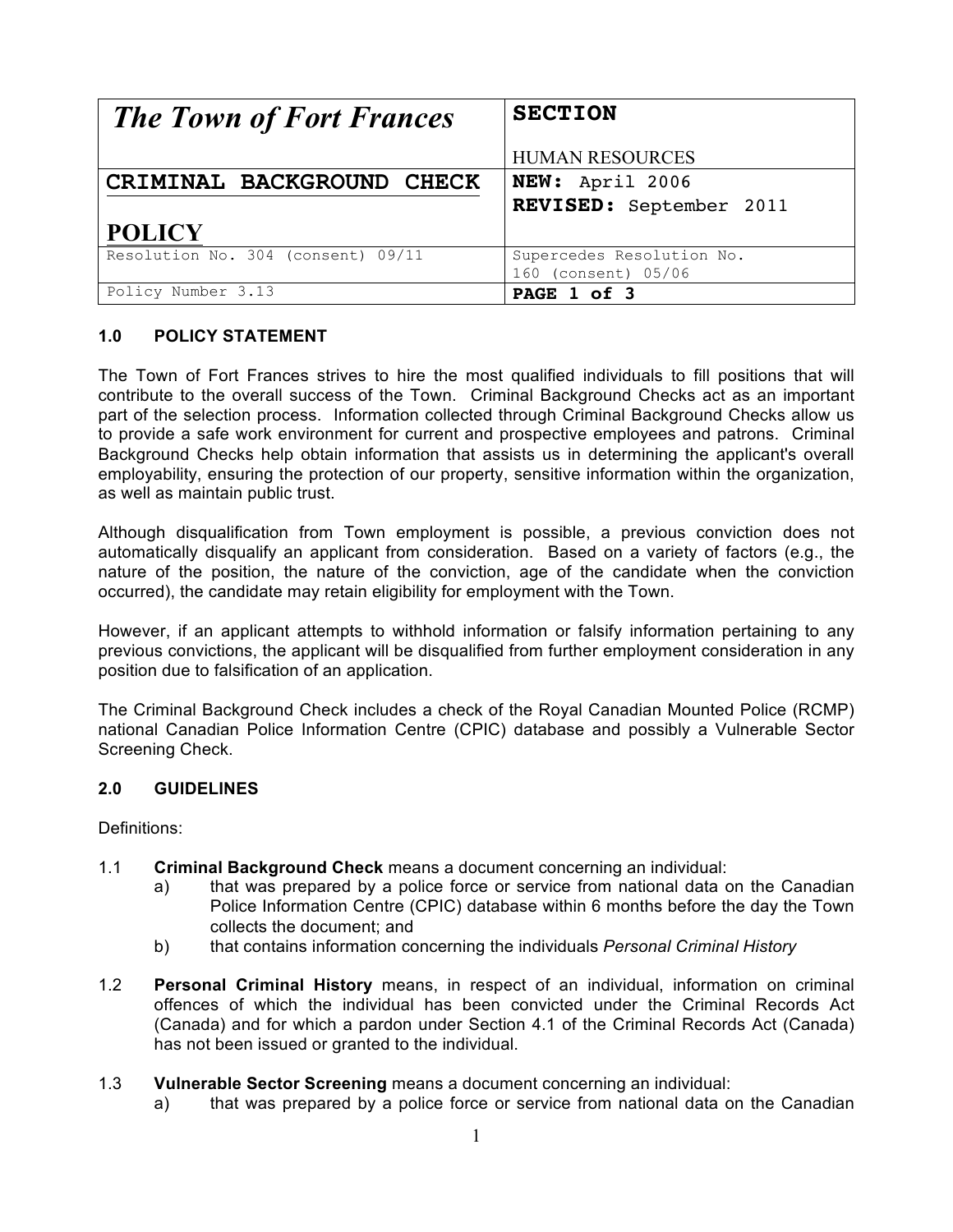Police Information Centre (CPIC) database and from local police service records, within six (6) months before the day the Town collects the document.

- b) that contains information concerning the individual's personal criminal history
- c) that contains information resulting from a criminal record search of data maintained by the Royal Canadian Mounted Police for sexual offences for which a pardon has not been granted.
- 1.4 **Vulnerable Person** according to the Criminal Records Act, means persons who, because of their age, a disability, or other circumstances, whether temporary or permanent;
	- a) are in a position of dependence on others; or
	- b) are otherwise at a greater risk than the general population of being harmed by person in a position of authority or trust relative to them.
- 1.5 **Offence Declaration** means a written declaration signed by an individual listing all of the individual's conviction for offences under the Criminal Records Act (Canada) up to the date of the declaration;
	- a) that are not included in a Criminal Background Check collected by the Town; and
	- b) for which a pardon under Section 4.1 of the Criminal Records Act (Canada) has not been issued or granted.

### **SCOPE**

- 1. This policy applies to all new hires on a go forward basis.
- 2. All prospective full time, part time, seasonal, and interim replacement employees must have a Criminal Background Check prior to being accepted for a position. All offers of employment shall be conditional upon the applicant supplying an acceptable criminal background check.
- 3. Students under the age of 18 will be exempt from this policy.
- 4. The candidate / applicant must pay the current fee for the Criminal Background Check.
- 5. All prospective Private Home Day Care Providers and anyone in their household who is 18 years of age or older must have a Criminal Background Check before being accepted for a position as a Private Home Day Care Provider. The Corporation will reimburse Private Home Daycare Providers for the incurred fee.
- 6. Positions that work directly with children or vulnerable persons will require a Vulnerable Sector Screening Check (LE220 and LE225). This includes all employees at the Fort Frances Children's Complex and Private Home Daycare Providers and members of their household over the age of 18. Any other positions within the Town who may work with vulnerable persons may also be required to have the Vulnerable Sector Screening Check.
- 7. Employees at the Memorial Sports Centre, Library Technology Centre, Fire Department, and Museum require a police record check (LE220) and all other employees require a Criminal Record Check (LE219).
- 8. Any offer of employment is conditional upon successful completion of a Criminal Background Check. Therefore, the applicant's first day of work in the position shall not be prior to the satisfactory completion of the criminal background check, and their offer of employment may be revoked, pending reception of the Criminal Background Check.